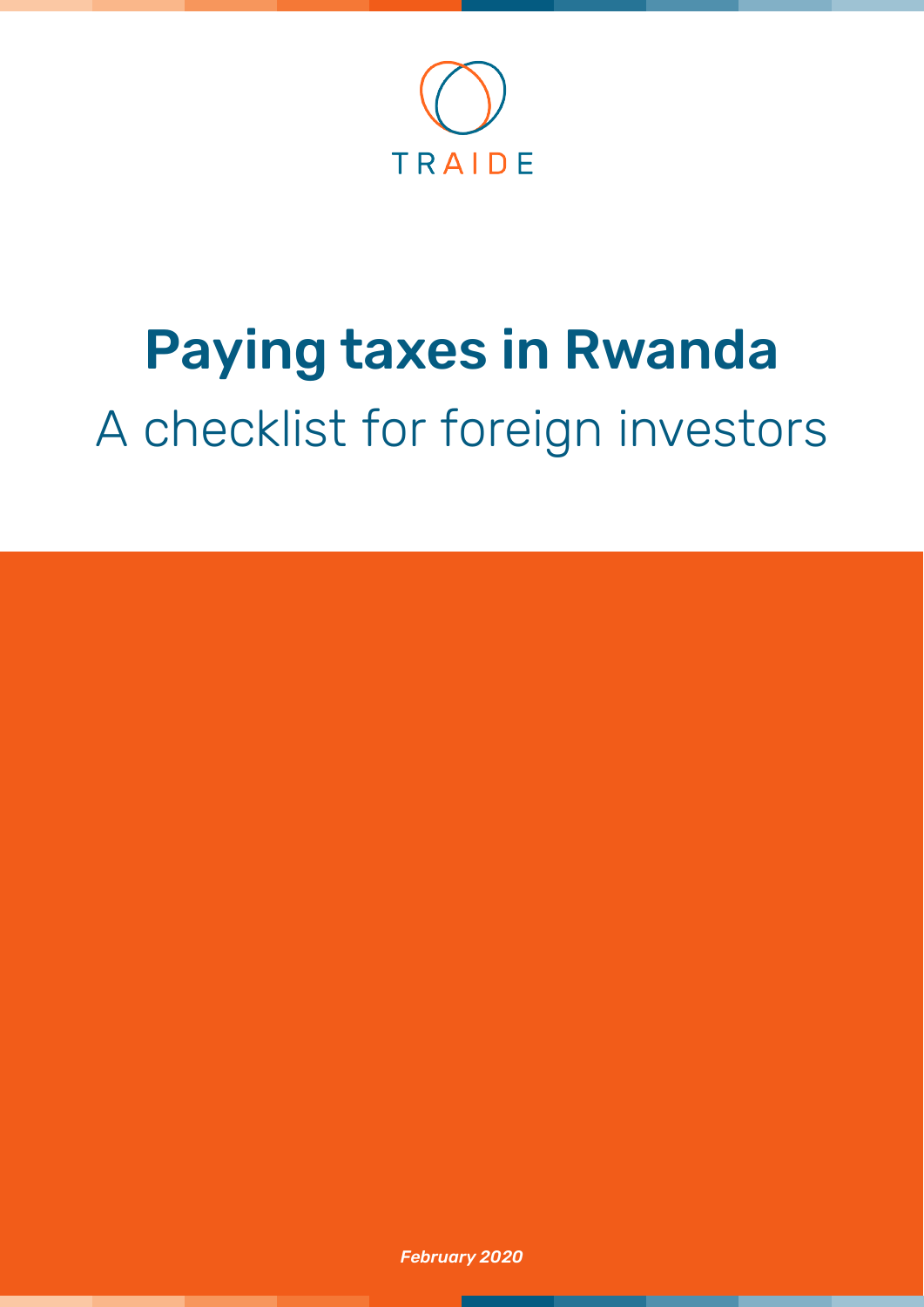

## **Contents**

| 1   INTRODUCTION                                     | 3  |
|------------------------------------------------------|----|
| 2   WHAT HAPPENS AFTER BUSINESS REGISTRATION AT RDB? | 4  |
| 3   CENTRALIZED AND DECENTRALIZED TAXES              | 5  |
| 4   HOW TO DECLARE AND PAY TAXES?                    | 9  |
| 5   INTERESTS, PENALTIES AND FINES                   | 10 |

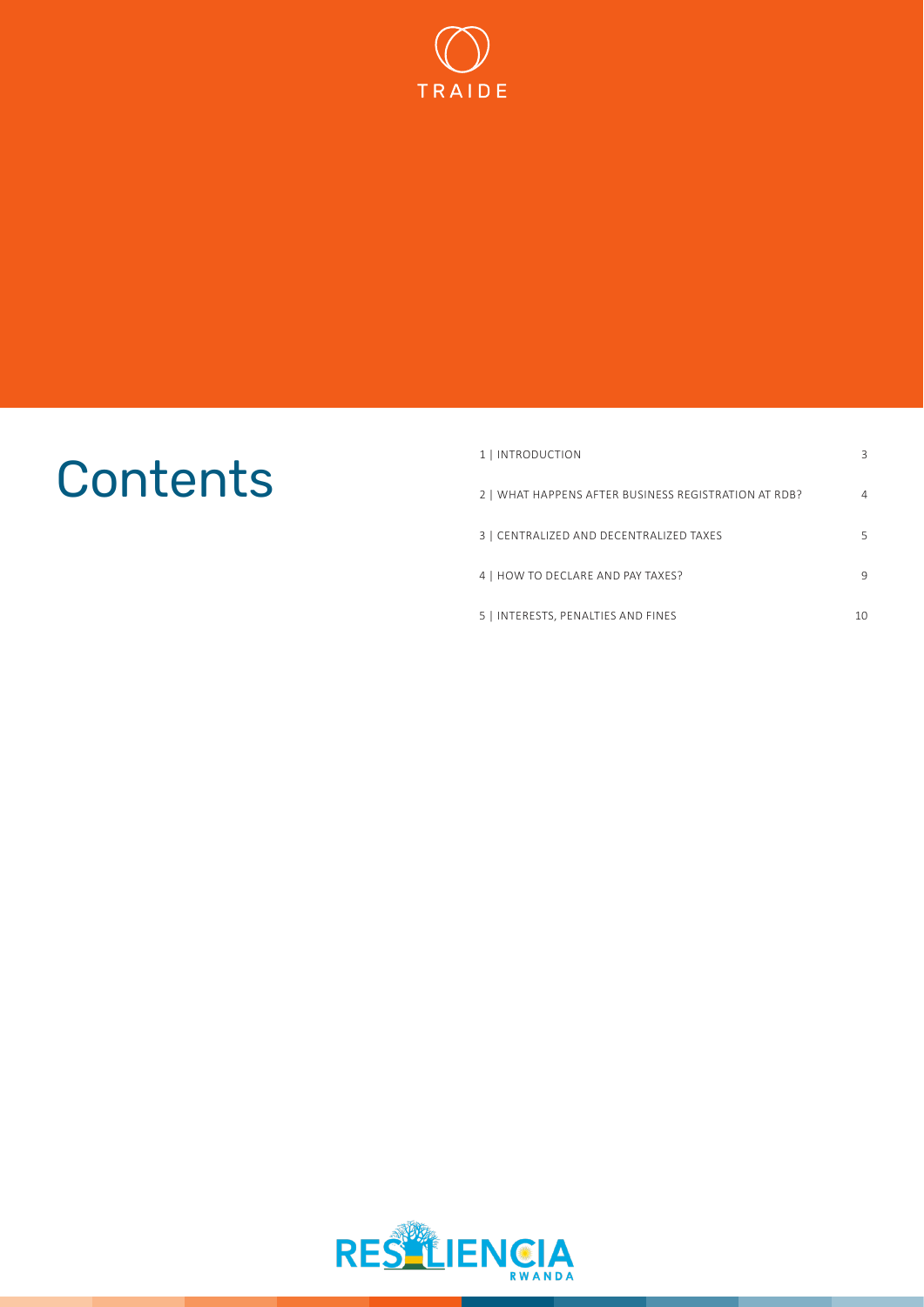

### 1 | Introduction

<span id="page-2-0"></span>The main purpose of this report is to present and explain Rwandan tax policies, procedures and yearly requirements to Dutch investors. There are certain things every foreign entrepreneur or investor should know before opening a business in Rwanda. Businesses can be registered in Rwanda within six hours through the online portal of Rwanda Development Board (RDB). Many businesses do not realize that after business registration at RDB, one automatically is registered as a taxpayer and needs to start reporting to the Rwanda Revenue Authority (RRA). In this report, types of taxes, declaration and payment, interests, penalties and fines will be discussed.

### LISTS OF ACRONYMS

| <b>RDB</b>  | Rwanda Development Board                 |
|-------------|------------------------------------------|
| <b>RRA</b>  | Rwanda Revenue Authority                 |
| <b>TIN</b>  | Tax Identification Number                |
| BRC.        | <b>Business Registration Certificate</b> |
| PIT         | Personal Income Tax                      |
| <b>CIT</b>  | Corporate Income Tax                     |
| <b>PAYF</b> | Pay As You Earn                          |
| <b>VAT</b>  | Value Added Tax                          |
| <b>EBM</b>  | Electronic Billing Machine               |
| CIF         | Cost Insurance Freight value             |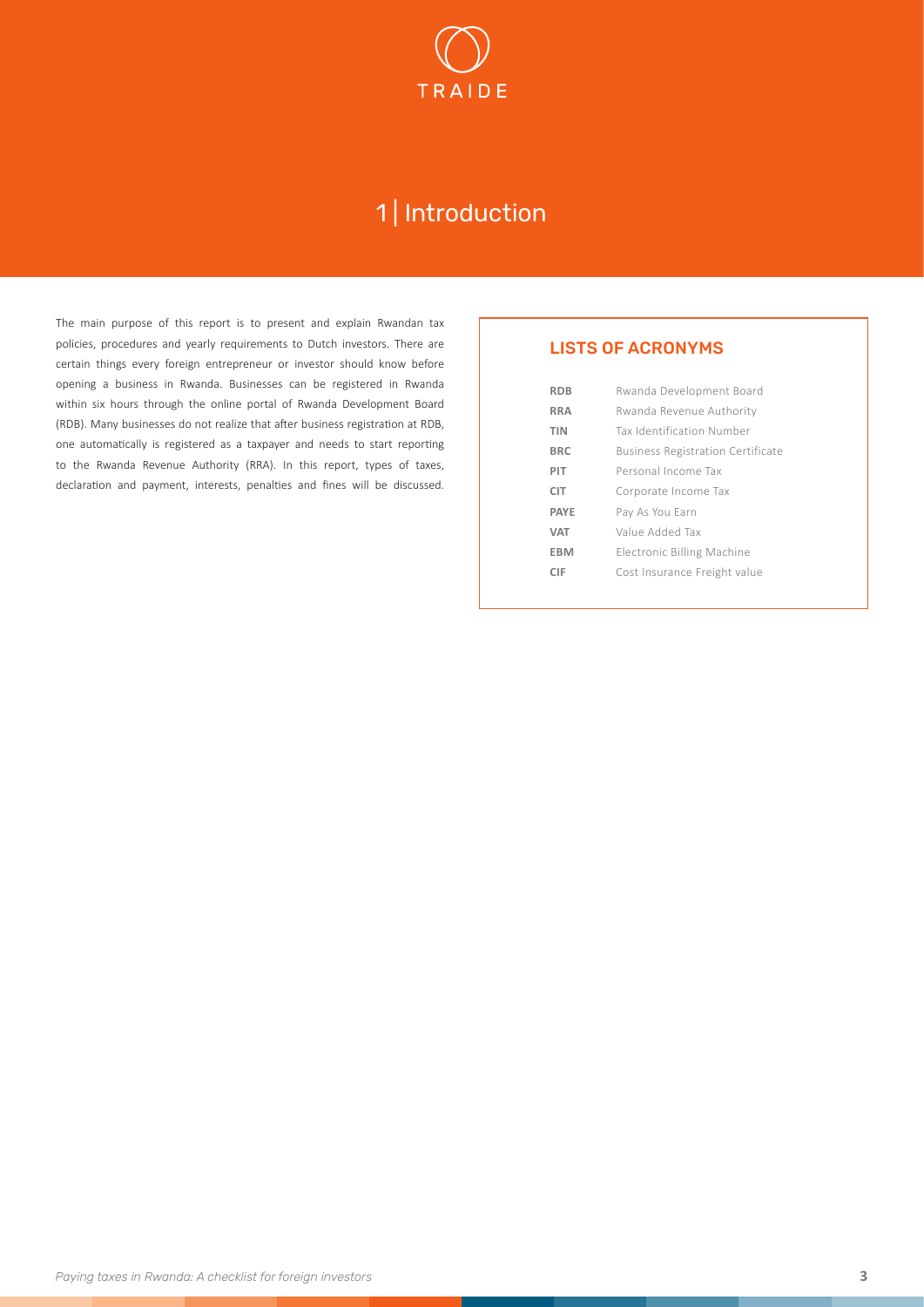

### <span id="page-3-0"></span>2 | What happens after business registration at RDB?

Many foreigners fail to realize their obligations vis-à-vis RRA, which arise automatically after business registration at RDB. Once a business is successfully registered at RDB, the owner will receive a Business Registration Certificate with a Tax Identification Number (TIN). The TIN indicates that you have become a taxpayer with all relevant taxpayer rights and obligations.

Every registered taxpayer is required to declare taxes on an annual basis at RRA offices where your company is registered not later than March 31. Annual tax declaration is required regardless of the fact whether the registered business is active or inactive. If a business is inactive or no profits were realized; you should still declare zero to avoid unnecessary penalties.

When a business is registered, one waits for the following year to declare and pay taxes if any. And will only declare and pay according to the turn-over received during the period the business has been registered in Rwanda. If a business did not generate any income or turn-over, the business will declare Zero and pay nothing.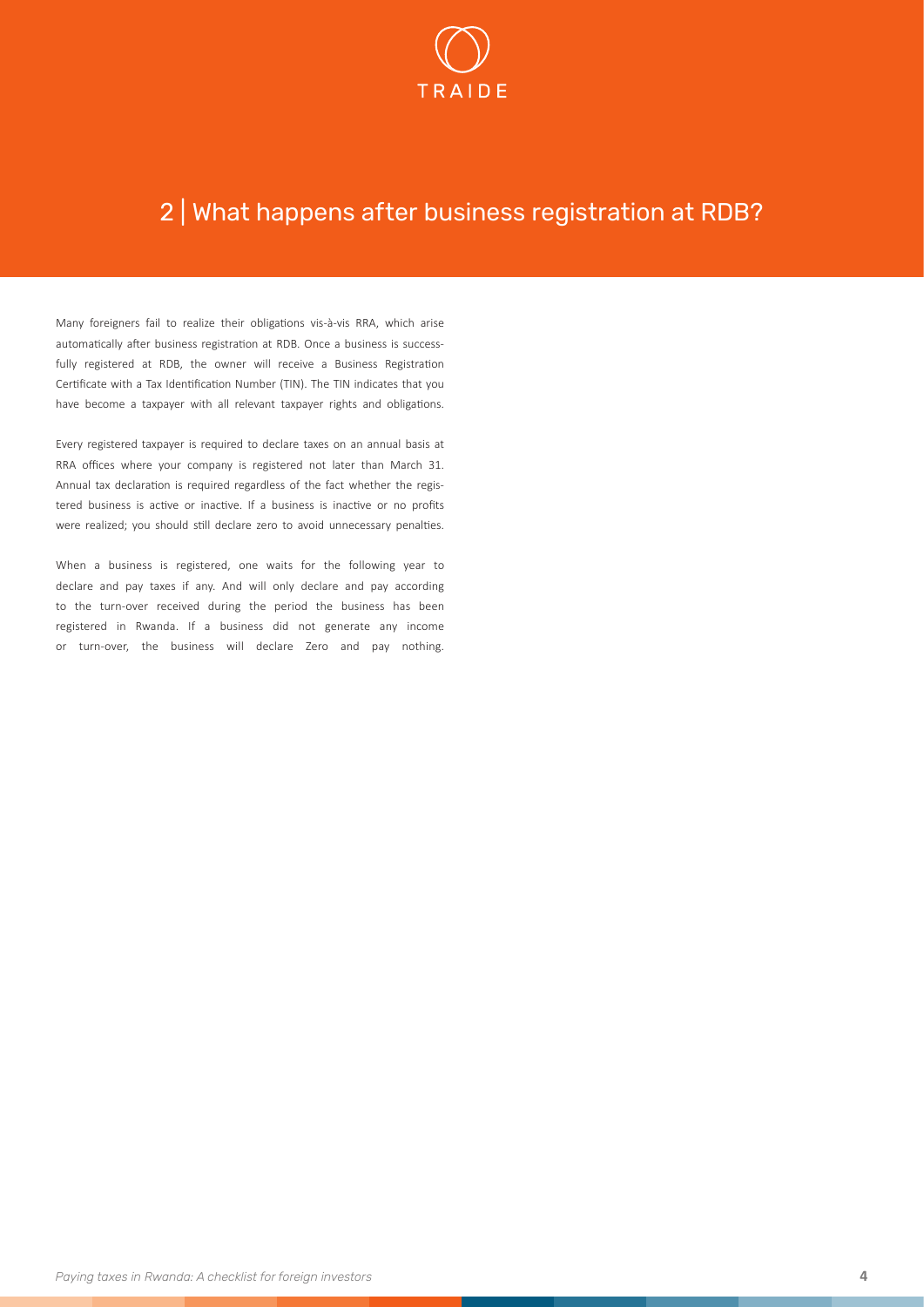

### <span id="page-4-0"></span>3 | Centralized and decentralized taxes

There are two types of taxes in Rwanda handled by RRA offices, namely: centralized taxes and decentralized taxes. Please note that registration of a business at RDB will unlock obligations for tax declaration (and payment) for both types.

Centralized taxes (Corporate Income Tax) will be unlocked directly after business registration at RDB. Businesses need to register for decentralized taxes by visiting either the decentralized taxes department at the RRA Headquarter-Kimihurura or one of the RRA district offices at Gasabo, Kicukiro and Nyarugenge (depending on company address used for registration).

### CENTRALIZED TAXES

The applicable tax regime depends on the annual turn-over of businesses. Generally, foreign investors will be required to declare and pay Corporate Income Taxes (CIT) and Value Added Tax (VAT). Companies with employees will also be required to declare and pay Pay As you Earn (PAYE). Also, they are often required to pay withholding taxes.

Personal Income Tax (PIT) is a type of centralized tax paid by Small-and Medium Sized Enterprises. These businesses are registered by individual business owners directly at RRA rather than RDB (like boutiques or bakeries).

| <b>Type of Centralized Taxes</b>                                                             | Rate        | <b>Notes</b>                                                                                                                                                                                                                                           |
|----------------------------------------------------------------------------------------------|-------------|--------------------------------------------------------------------------------------------------------------------------------------------------------------------------------------------------------------------------------------------------------|
| CORPORATE INCOME TAX (CIT) REAL REGIME                                                       |             |                                                                                                                                                                                                                                                        |
| Any company registered in                                                                    | 30%         | CIT is levied to profits earned by all entities performing businesses activities in Rwanda.                                                                                                                                                            |
| RDB or individual person<br>registered in RDB with a<br>turnover exceeding<br>20,000,000 RWF |             | Declaration and payment:<br>For the first year of registration, CIT is declared and paid no later than March 31 of the following year.<br>Subsequently, CIT is declared and paid on a quarterly basis prior to the deadlines of June 30, September 30, |
|                                                                                              |             | December 31 and March 31.                                                                                                                                                                                                                              |
| PERSONAL INCOME TAX (PIT) LAMP SUM REGIME                                                    |             |                                                                                                                                                                                                                                                        |
| Medium-size businesses                                                                       | 0%          | Monthly taxable income 0-360,000 RWF                                                                                                                                                                                                                   |
| Percentage-based regime paid                                                                 | 20%         | Monthly taxable income 360,001 RWF-1,200,000 RWF                                                                                                                                                                                                       |
| by businesses with turnover<br>ranging from 12,000,000 RWF                                   | 30%         | Monthly taxable income >1,200,000 RWF                                                                                                                                                                                                                  |
| to 20,000,000 RWF                                                                            |             | Or                                                                                                                                                                                                                                                     |
|                                                                                              |             | Apply 3% of the turnover (12,000,000 RWF up to 20,000,000 RWF)                                                                                                                                                                                         |
|                                                                                              |             | <b>Declaration and payment:</b>                                                                                                                                                                                                                        |
|                                                                                              |             | For the first year of registration, PIT is declared and paid no later than March 31 of the following year.<br>Subsequently, CIT is declared and paid on a quarterly basis before the deadlines of June 30, September 30,<br>December 31 and March 31.  |
| Small-size businesses                                                                        | No tax      | < 2,000,000 RWF annual turnover                                                                                                                                                                                                                        |
| Flat tax regime paid by                                                                      | 60,000 RWF  | 2,000,000 RWF-4,000,000 RWF annual turnover                                                                                                                                                                                                            |
| businesses with turnover<br>ranging from 2,000,000 RWF                                       | 120,000 RWF | 4,000,000 RWF-7,000,000 RWF annual turnover                                                                                                                                                                                                            |
| to 12,000,000 RWF                                                                            | 210,000 RWF | 7,000,000 RWF-10,000,000 RWF annual turnover                                                                                                                                                                                                           |
|                                                                                              | 300,000 RWF | 10,000,000 RWF-12,000,000 RWF annual turnover                                                                                                                                                                                                          |
|                                                                                              |             | Declaration and payment:                                                                                                                                                                                                                               |

For the first year of registration, PIT is declared and paid no later than March 31 of the following year. Subsequently, CIT is declared and paid on a quarterly basis before the deadlines of June 30, September 30, December 31 and March 31.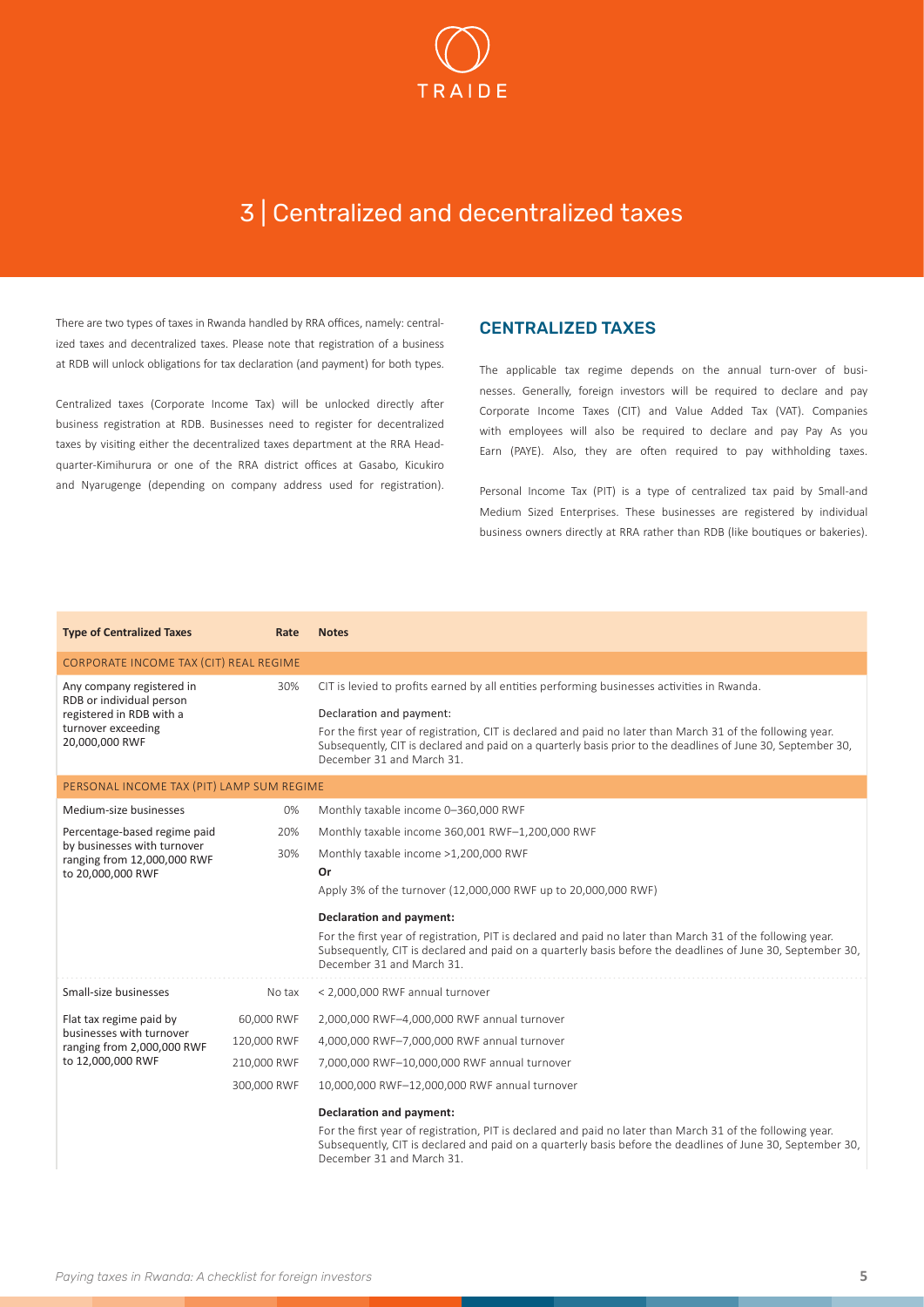

| PAY AS YOU EARN (PAYE)                                       |                                                                                                                                                                                                                                                                                                                                                                                                                                                                                                                                     |
|--------------------------------------------------------------|-------------------------------------------------------------------------------------------------------------------------------------------------------------------------------------------------------------------------------------------------------------------------------------------------------------------------------------------------------------------------------------------------------------------------------------------------------------------------------------------------------------------------------------|
| Tax paid by businesses<br>employing one or more<br>employees | Every employer is legally responsible to register employees at the RRA office for PAYE after seven days of<br>signing an employment contract.<br>When paying a monthly salary to an employee, the employer is legally obliged to withhold, declare, and<br>pay PAYE tax before the 15th day of the following month.                                                                                                                                                                                                                 |
|                                                              | In the case of engaging casual labour for less than 30 days during a particular tax year, the employer shall<br>withhold 15% of the taxable employment income of the casual labourer. The first 30,000 RWF of the<br>income earned is taxed at 0%.                                                                                                                                                                                                                                                                                  |
|                                                              | Monthly deduction                                                                                                                                                                                                                                                                                                                                                                                                                                                                                                                   |
| 0%                                                           | 0-30,000 RWF                                                                                                                                                                                                                                                                                                                                                                                                                                                                                                                        |
| 20%                                                          | 30,001 RWF-100,000 RWF                                                                                                                                                                                                                                                                                                                                                                                                                                                                                                              |
| 30%                                                          | RWF >100,000 RWF                                                                                                                                                                                                                                                                                                                                                                                                                                                                                                                    |
|                                                              | Allowances paid (in cash) are added to the basic income and will be subject to taxation as well.                                                                                                                                                                                                                                                                                                                                                                                                                                    |
| <b>WITHHOLDING TAX</b>                                       |                                                                                                                                                                                                                                                                                                                                                                                                                                                                                                                                     |
| 15%                                                          | Withholding tax on other payments                                                                                                                                                                                                                                                                                                                                                                                                                                                                                                   |
|                                                              | Withholding tax of 15% is also paid on 'imported' services provided by non-residents in Rwanda. Exemp-<br>tions are rarely granted in case one proves such services cannot be provided by Rwandan residents.                                                                                                                                                                                                                                                                                                                        |
| 5%                                                           | Withholding tax of 5% levied on the value of goods imported for commercial use needs to be paid at<br>customs on the Cost Insurance Freight value (CIF) value before clearance.                                                                                                                                                                                                                                                                                                                                                     |
| 3%                                                           | Withholding tax of 3% on the sum of invoice based on public tenders, excluding VAT, is retained on pay-<br>ments by public or private institutions to those who supply goods and services.                                                                                                                                                                                                                                                                                                                                          |
|                                                              | Withholding tax of 15% is also levied on the following payments made by resident individuals or entities<br>including:<br>• Dividends, interests and royalties<br>Entertainment or performance payments made to an artist, a musician or an athlete irrespective of<br>whether paid directly or through an entity that is not resident in Rwanda.<br>• Services provided by non-registered person at RRA or RDB meaning they do not pay VAT and are part<br>of the informal economy.<br>• Lottery prices and other gambling income. |
|                                                              | Declaration: Withholding tax is declared and paid within 15 days following the month the tax was withheld.                                                                                                                                                                                                                                                                                                                                                                                                                          |
| VALUE ADDED TAX (VAT)                                        |                                                                                                                                                                                                                                                                                                                                                                                                                                                                                                                                     |
| 18%                                                          | VAT is generally designed as tax on final consumption. Every person who consumes taxable goods or services<br>imported or locally produced must pay VAT.                                                                                                                                                                                                                                                                                                                                                                            |
|                                                              | VAT-registered companies can retrieve the VAT at the RRA office upon providing VAT receipts with their<br>TIN number. Hence, it is very important to mention your TIN number when making payments, so receipts<br>will be accepted by RRA.                                                                                                                                                                                                                                                                                          |
|                                                              | Declaration: VAT is declared and paid within 15 days following the month/ quarter during which tax was collected.                                                                                                                                                                                                                                                                                                                                                                                                                   |
| <b>INFRASTRUCTURE DEVELOPMENT LEVY</b>                       |                                                                                                                                                                                                                                                                                                                                                                                                                                                                                                                                     |
|                                                              | 1.5% All imported goods are subject to a levy of 1.5% on the customs value of imported goods. However, the following<br>goods are exempted from this levy:<br>Goods imported certifying the East African Community Rules of Origin<br>$\bullet$<br>Imported goods exempted from taxes as provided for in East African Community and industrial goods<br>imported in Rwanda entitled to remission<br>Pharmaceutical products<br>• Veterinary phytosanitary products                                                                  |

- 
- Reproductive animals and reproductive plants
- Industrial machinery and equipment for energy and water sectors, as well as for investment projects with investment certificate.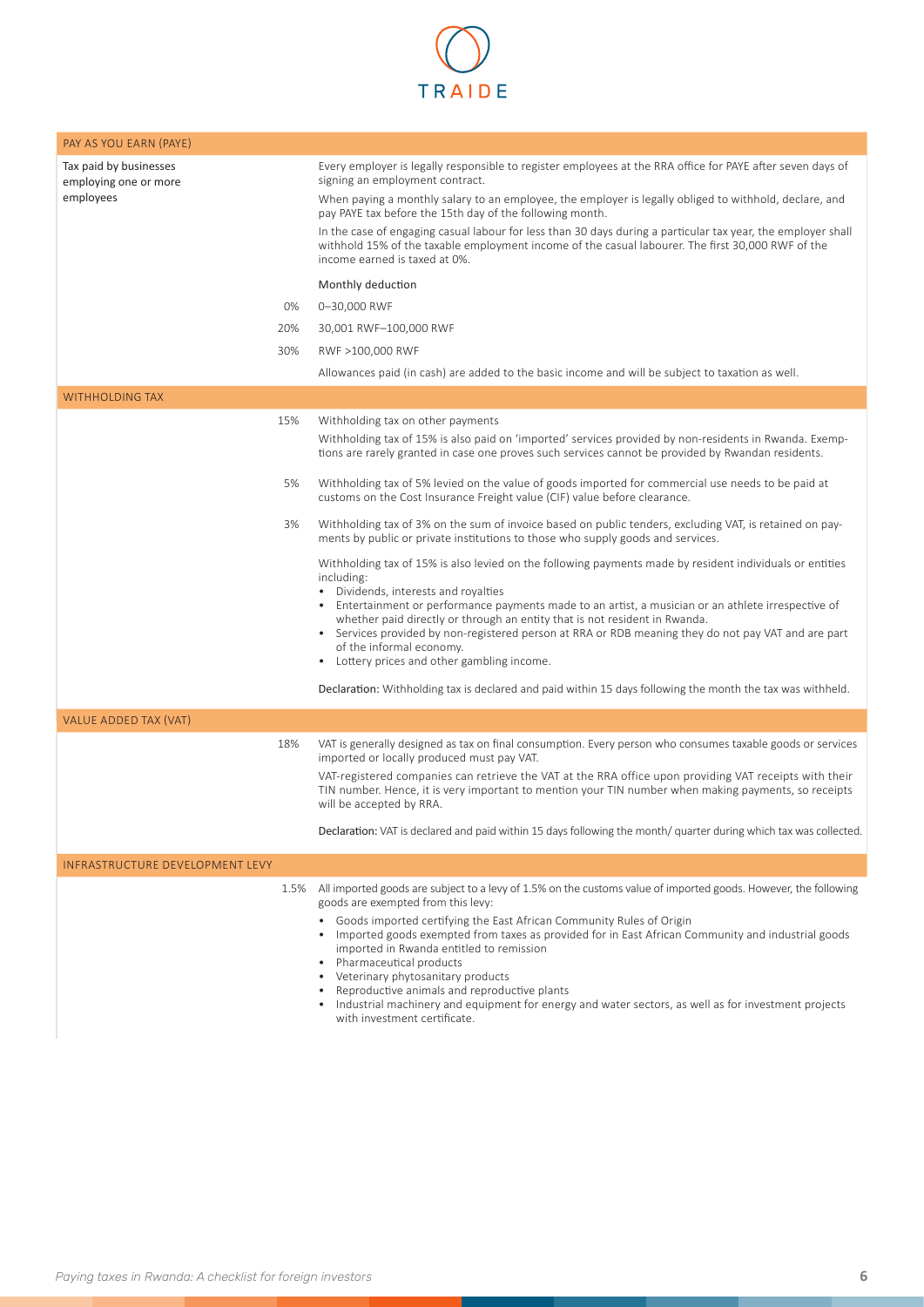

### CAPITAL GAIN

|                                                   | 30%  | Sale or cession of commercial immovable property.                                                                                          |
|---------------------------------------------------|------|--------------------------------------------------------------------------------------------------------------------------------------------|
| <b>EXCISE DUTY</b>                                |      |                                                                                                                                            |
| Mineral water                                     | 10%  | Excise duty is levied on the following locally manufactured products namely, beers, lemonades, cigarettes,                                 |
| Fruit juice                                       | 5%   | wines, spirits and mineral water, as well as telephone communication provided by telephone communication<br>companies operating in Rwanda. |
| Soda or lemonade                                  | 39%  |                                                                                                                                            |
| Beer                                              | 60%  |                                                                                                                                            |
| Wine                                              | 70%  |                                                                                                                                            |
| Brandies, liquors and whisky                      | 70%  |                                                                                                                                            |
| Cigarettes                                        | 150% |                                                                                                                                            |
| Vehicles with an engine of<br>1500 cc             | 5%   |                                                                                                                                            |
| Vehicle with an engine of<br>1500 cc-2500 cc      | 10%  |                                                                                                                                            |
| Vehicles with an engine<br>capacity above 2500 cc | 15%  |                                                                                                                                            |
| Fuel and lubricants                               | 76%  |                                                                                                                                            |
| Powder milk                                       | 10%  |                                                                                                                                            |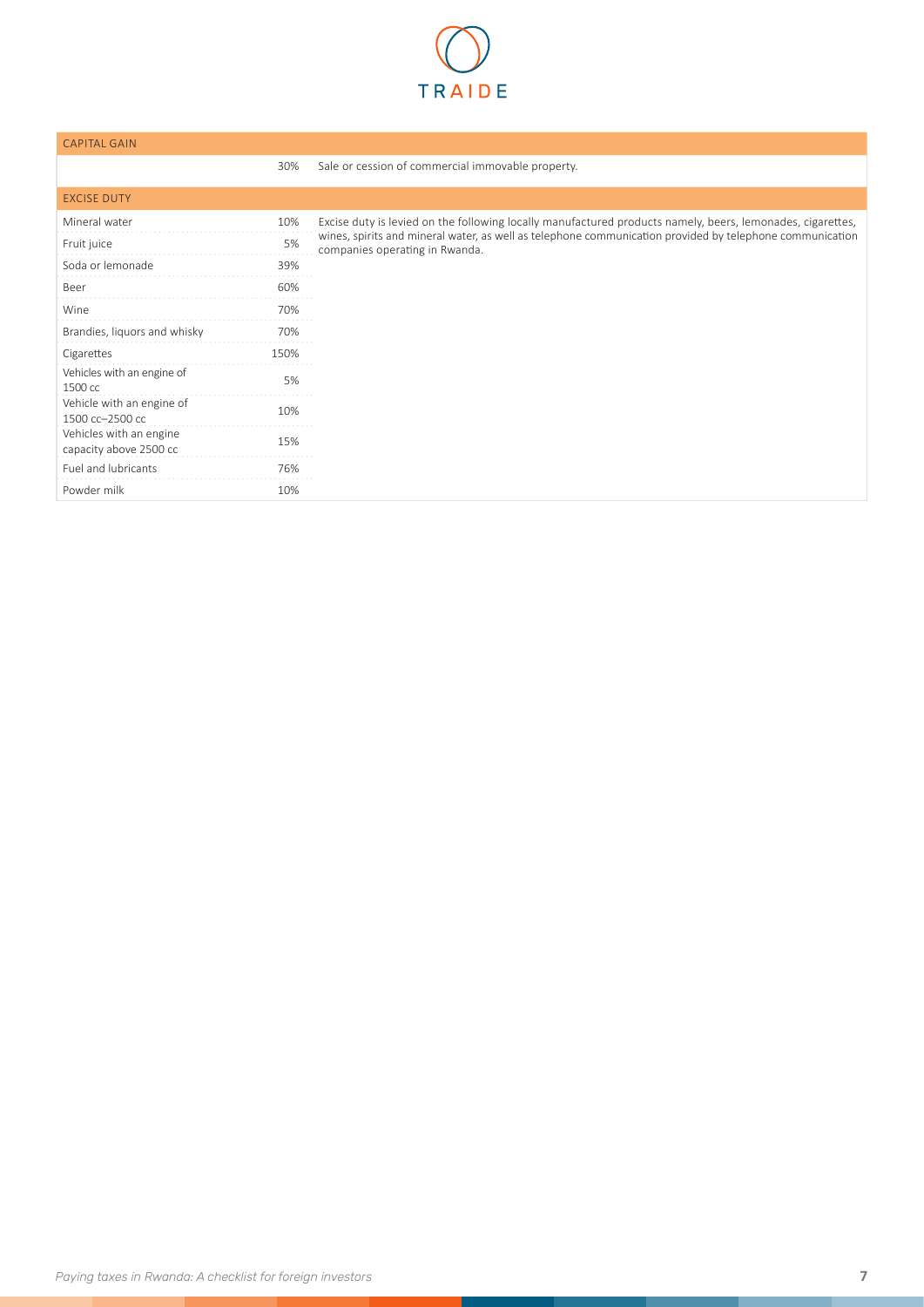

### DECENTRALIZED TAXES

Businesses are required to pay two types of decentralized taxes, namely: *Trading license* and *cleaning fees*. Decentralized taxes are paid at the district office of the RRA where the business is registered.

### Trading license

The tax period for the trading license tax starts on January 1 and ends on December 31. If taxable activities start after January, the taxpayer pays trading license fees equivalent to the remaining months of the year including the one in which the activities started. For the taxpayers conducting seasonal or periodic trading activities, the trading license tax is paid for a whole year, even though taxable activities do not occur throughout the year.

The trading license tax rate is different for VAT registered and non-VAT registered taxpayers. Non-VAT-registered taxpayers pay the trading license taxes depending on the type of activity and location and rates range from 40,000 RWF to 240,000 RWF. Registered VAT-taxpayer pay trading license according to the following table:

| <b>Turnover</b>                        | Tax due     |
|----------------------------------------|-------------|
| From 1 RWF to 40,000,000 RWF           | 60,000 RWF  |
| From 40,000,001 RWF to 60,000,000 RWF  | 90,000 RWF  |
| From 60,000,001 RWF to 150,000,000 RWF | 150,000 RWF |
| Above 150,000,000 RWF                  | 250,000 RWF |

Please note that taxpayers who sell goods or services exempted from VAT but whose turnover is equal to or greater than twenty million RWF (20,000,000 RWF) pay the trading license tax in the same manner as taxpayers registered for VAT.

#### More information: <https://www.rra.gov.rw/index.php?id=66>

### Cleaning fees

Cleaning fees are paid on a monthly basis by any person who commences a profit-oriented activity in Rwanda. The fees are paid on a monthly basis no later than 15th day of the month to the RRA district office.

More information: <https://www.rra.gov.rw/index.php?id=67>

| <b>Type of Decentralized Taxes</b> | Rate                              | <b>Notes</b>                                                                                                                                                                                                                                                                                              |
|------------------------------------|-----------------------------------|-----------------------------------------------------------------------------------------------------------------------------------------------------------------------------------------------------------------------------------------------------------------------------------------------------------|
| <b>TRADING LICENSE</b>             |                                   |                                                                                                                                                                                                                                                                                                           |
|                                    | Non-VAT registered<br>40,000 RWF- | The basic trading license is provided by the council of the district, town or Kigali city where taxpayers<br>are based and depends on type of activity.                                                                                                                                                   |
|                                    | 240,000 RWF                       | The trading license fee for VAT-registered businesses depends on the company turnover.                                                                                                                                                                                                                    |
|                                    | VAT registered<br>60,000 RWF-     | The duty sticker issued shall be posted in plain view at the entrance to the establishment where the<br>operations which it relates are carried on.                                                                                                                                                       |
|                                    | 250,000 RWF                       | Declaration: The tax period for the trading license tax starts on January 1st and ends on December 31st.<br>If taxable trading activities start after January, the taxpayer pays trading license tax equivalent to the<br>remaining months of the year including the one in which the activities started. |
| <b>CLEANING FEES</b>               |                                   |                                                                                                                                                                                                                                                                                                           |
|                                    | Depends on district               | Cleaning fees is paid by any person who commences a profit-oriented activity in Rwanda.                                                                                                                                                                                                                   |
|                                    | office and type of<br>activity    | Declaration: It must be paid before the 15th day of every month at the RRA district office in the<br>district where the business is registered.                                                                                                                                                           |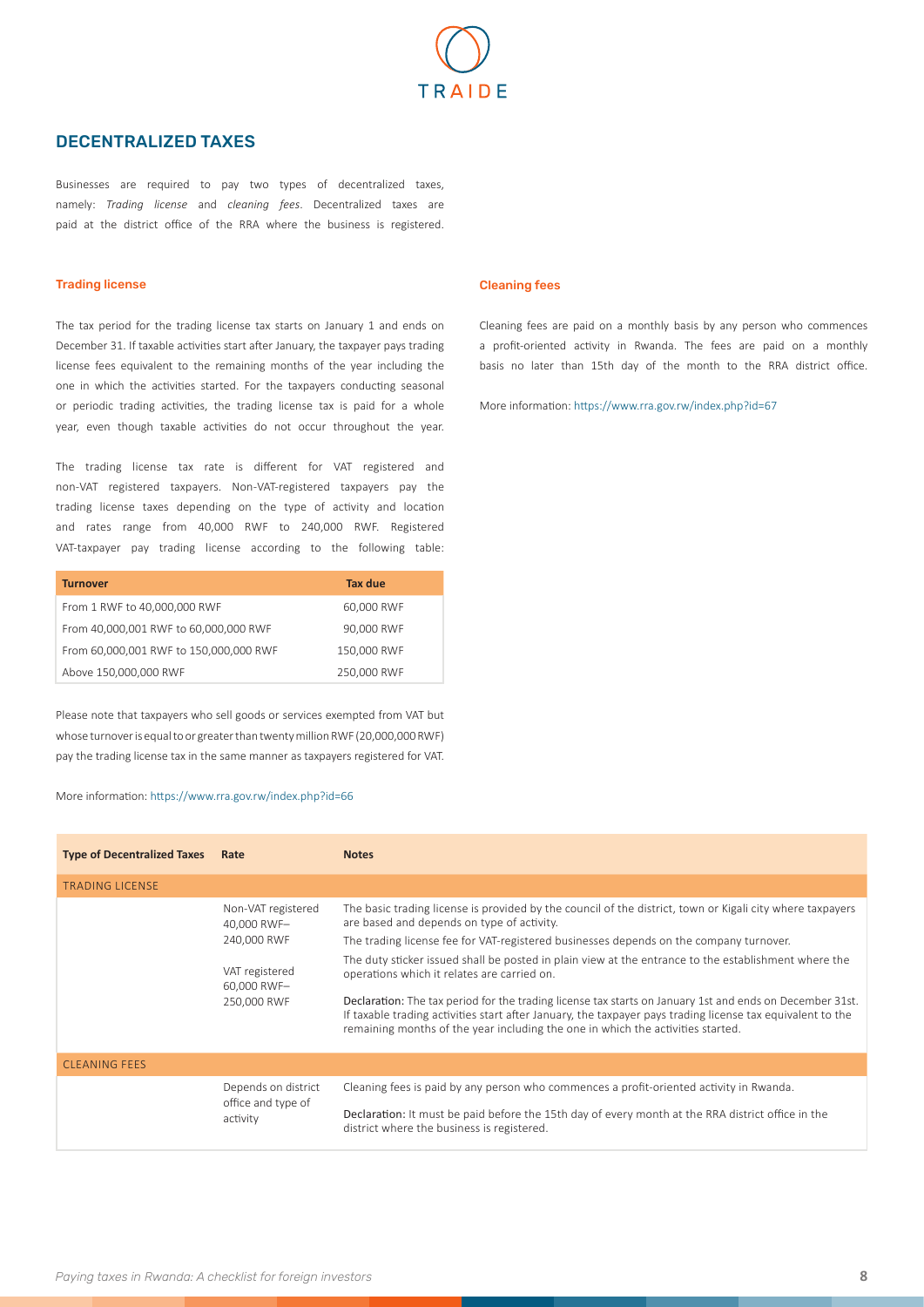

### 4 | How to declare and pay taxes?

<span id="page-8-0"></span>The easiest way to arrange your taxes in Rwanda is through the online declaration and payment system. Business owners or their accountant will need to visit to the RRA headquarters to register and obtain online log-in details. Subsequently, declarations are made on the website of RRA and payment can be made through online banking systems. It is also possible to pay taxes a branch of the bank where your business account is based. Other banks will likely charge a service fee for the tax payments. It is highly recommended for foreign business owners to involve an accountant to check declarations before filing in order to prevent penalties.

#### Declarations

RDB registration results in the legal obligation to file declarations indicated by your TIN number. Tax declaration is a must for all registered taxpayers: it does not matter whether revenues or profits were zero in the fiscal year under review. Moreover, if your business incurred a loss, you should also make a declaration relating to the loss incurred at the nearest RRA offices. If a business declares losses for five following years, RRA will advise to close the business.

Taxpayers with a turnover twenty million Rwandan Francs (20,000,000 RWF) should declare losses on a yearly basis. The yearly balance is calculated on the basis of losses incurred and profits made over a continuous period of five years. On the basis of the yearly balance, losses can be deducted from the taxes to be paid on profits to RRA. This policy allows taxpayers to grow their business to a profitmaking stage.

#### Online facilities

The easiest way to arrange tax matters is online via the RRA website and any online bank platform supporting RRA payments. E-tax is the system used specifically the "e-filing" (online filing) for centralised taxes. It is not possible to declare decentralised taxes via this system. E-tax enables you to complete your declaration online. In order to be able to use the online platform, one needs to request a password from the RRA office; the company TIN is the username. After filing a declaration, you can download a RRA 'contribution acknowledgement' receipt allowing for online payment of taxes. Most banks enable direct RRA payments of centralized and decentralized taxes using the document number on "contribution acknowledgment receipts."

The Rwanda Automated Local Government Taxes Management System (RLGMS) is the online system used to declare and pay decentralized taxes. The system is used specifically for decentralised taxes and hence, it is not possible to declare and pay centralised taxes. In order to use this system, you can obtain a password from the RRA district office and your username is your company TIN number. The log-in details are sent via text-message to your registered mobile phone number. Similar to the E-tax system, you will receive a 'contribution acknowledgement' receipt allowing for online payment of taxes via your online bank platform.

### Mobile facilities

Mobile declaration (M-declaration) making declaration using your mobile phone. A taxpayer has to register his/her phone number at the RRA office and use the same number to make his/her declaration by dialing \*800# following the instructions. Only businesses with turnover below 12 million Rwandan Francs (12,000,000 RWF) can use M-declaration. Mobile Money (MoMo) and MobiCash can be used to pay taxes using your phone.

*Contribution Acknowledgement receipt*

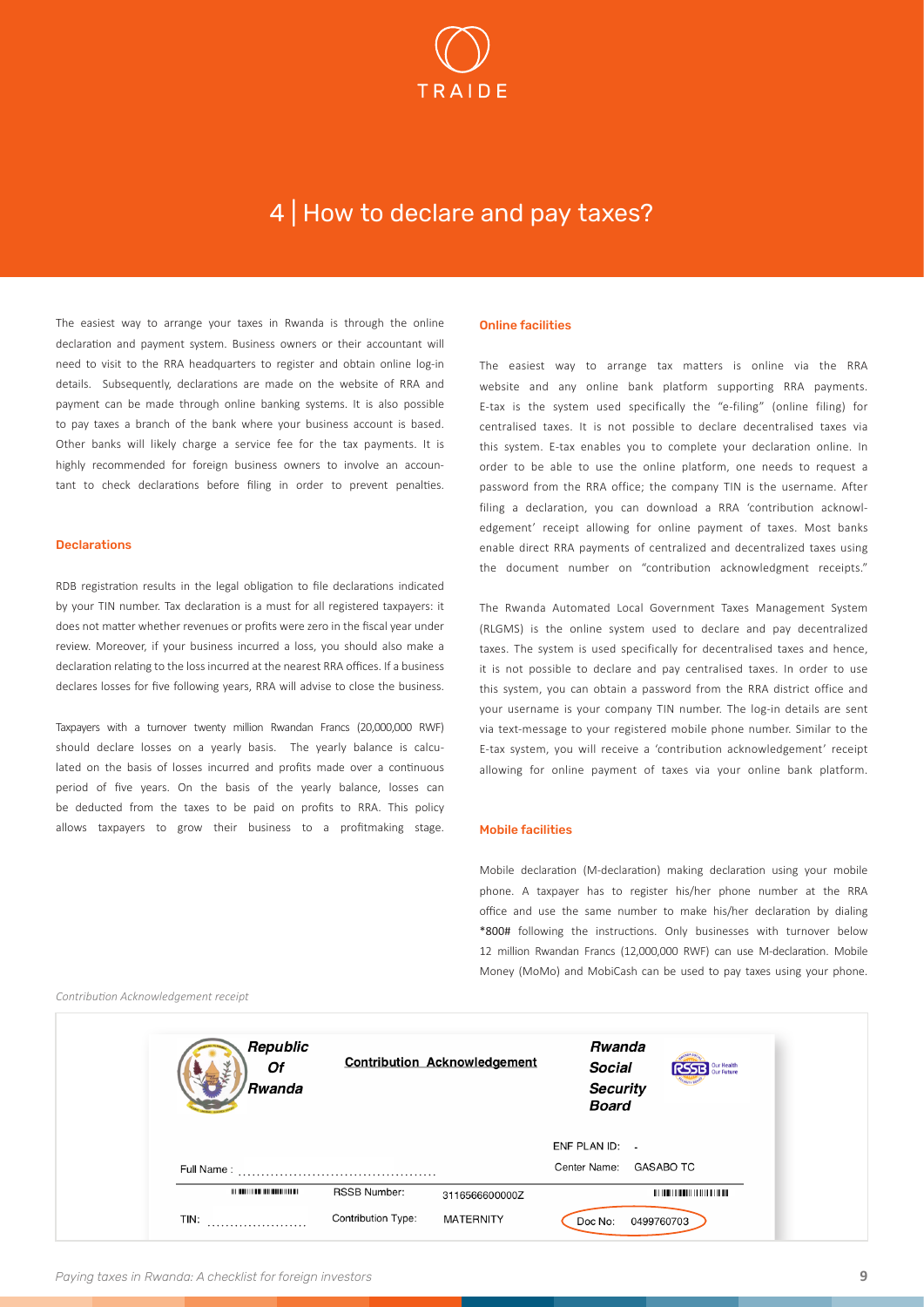

### 5 | Interests, penalties and fines

<span id="page-9-0"></span>The RRA distinguishes between interests, penalties and fines. Interest rates are a fixed 1.5% on due tax payments. Penalties are imposed following a late tax declaration or payment. Penalty amounts are fixed according to the taxpayer category based on company turnover. Fines are imposed following a late declaration or payment of taxes or a late payment of fines previously imposed. Fines are calculated on the basis of percentage categories and increase along with the duration of the delay.

Taxpayers are able to request an extension of the declaration deadline to the RRA Commissioner General. If such a request is approved, interests, penalties and fines are not applicable.

### Interest on late payment

- **•** Interest rate is fixed at 1.5% for late payment calculated on a monthly basis counting from the day after which the tax should have been paid until the day of payment.
- **•** Interest paid for late payment shall not exceed one hundred percent (100%) of the amount of tax.

#### Fines

A taxpayer or any other person is subject to an administrative fine if he or she does one of the following:

- **•** not to submit a tax declaration on time;
- **•** not to submit a withholding tax declaration on time;
- **•** not to withhold tax;
- **•** not to provide proofs required by the Tax administration;
- **•** not to cooperate with a tax audit;
- **•** not to communicate on time powers or appointment entrusted to him or her
- **•** not to comply with the obligation to register
- **•** not to keep books and records of controlled transactions
- **•** to obstruct or attempt to obstruct the activities or duties of the Tax administration
- **•** not to comply with any requirements provided for in specific laws governing taxes if no provision of such laws provides for a sanction.

### Administrative penalties

If a taxpayer has not declared in the required time limits provided by law, a taxpayer is liable to declare and pay tax with an administrative penalty as follows:

| <b>Penalties</b> | <b>Turnover</b>                                                                                                                                                                                                                                                                            |
|------------------|--------------------------------------------------------------------------------------------------------------------------------------------------------------------------------------------------------------------------------------------------------------------------------------------|
| 100,000 RWF      | Equal or less than 20,000,000 RWF                                                                                                                                                                                                                                                          |
| 300,000 RWF      | Exceeds 20.000.000 RWF                                                                                                                                                                                                                                                                     |
| 500,000 RWF      | If the taxpayer was informed by the Tax administration that<br>he or she is in the category of large taxpayers.                                                                                                                                                                            |
| 500,000 RWF      | If a taxpayer with turnover above 400,000,000 RWF fails<br>to submit certified annual tax declarations and financial<br>statements. The fine is paid every month until a taxpayer<br>submits them. This exclude distributors of cements, soda<br>and lemonade and foreign exchange bureau. |

Please note that the fines rapidly increase when a taxpayer makes the same mistake again within a certain period of time:

- **•** If the taxpayer makes the same mistake/violation twice in five years, the basic fine is doubled. Moreover, if the same mistake/violation happens again within the period of five years, the imposed fine will be four times the basic administrative fine.
- **•** A specific rule is applicable to the violation of failing to keep books and records of controlled transactions. In this specific instance, the previously imposed administrative fine is doubled.